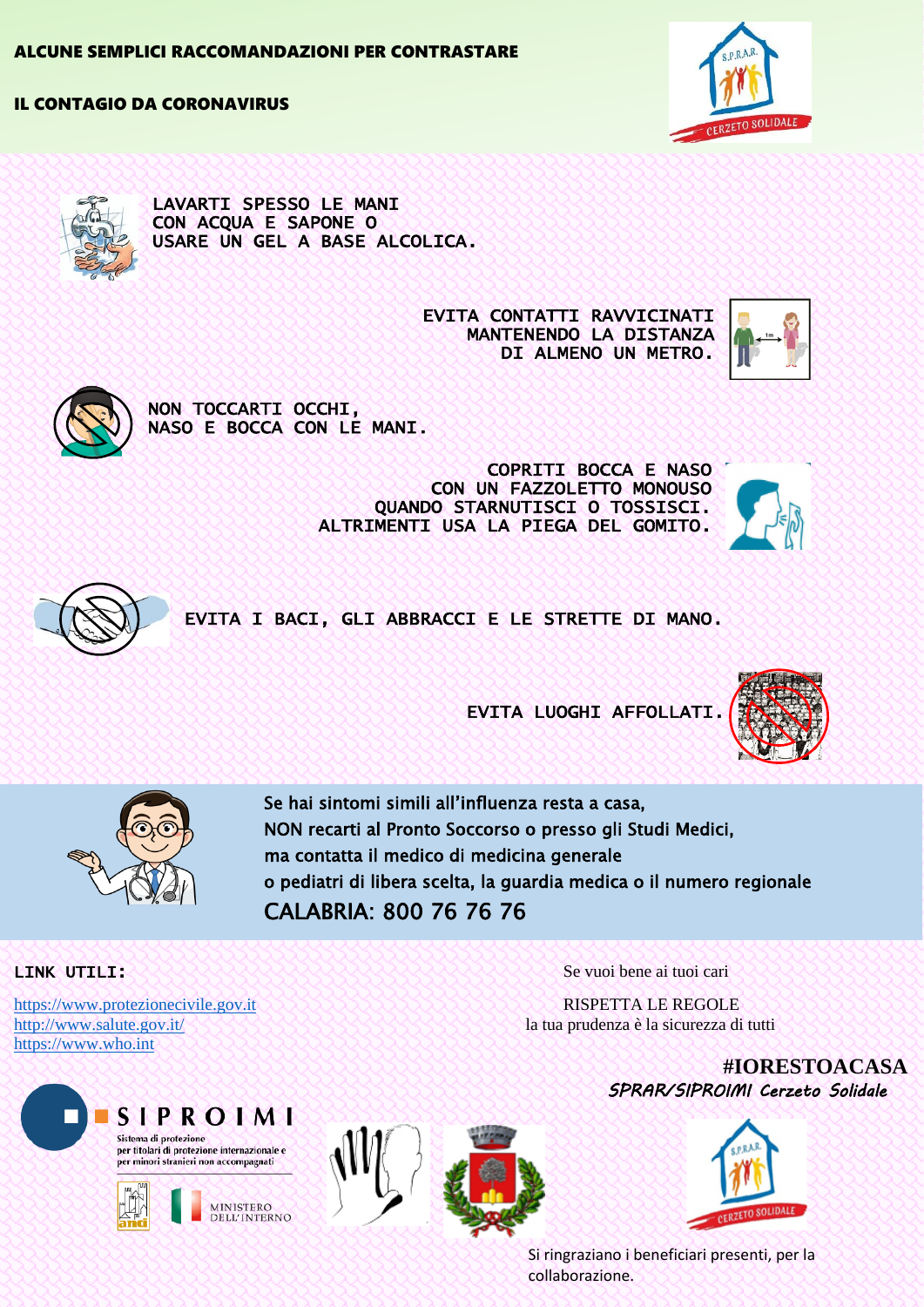

بعض التوصيات البسيطة إلحتواء عدوى الفيروس التاجي

أغسل يديك كثيرا بالماء والصابون أو استخدم جلي يحتوي على الكحول







تجنب القبالت والعناق والمصافحة





روابط مفيدة

Sistema di protezione<br>per titolari di protezione internazionale e<br>per minori stranieri non accompagnati

<http://www.salute.gov.it/>

## CALABRIA 800767676

**إذا كنت تعاني من أمراض شبه أعراض األنفلونزة فبقى في منزلك وال تذهب إلى غرفة الطوارء غي عيادة الطبيب ولكن اتصل بالطبيب وأعطهم أطفال اطباءاو حارس الرقم اإلقليمي**

[https://www.protezionecivile.gov.it](https://www.protezionecivile.gov.it/) **بالمنزل سأقيم#**

نشكر المستفيدين الحاضرين للتعاون حصحت كالمستفيدين التعاون حصحت كالتحصيل التعاون حصحت https://www.who.int

## *SPRAR/SIPROIMI Cerzeto Solidale*



**.نشكر المستفيدين الحاضرين للتعاون**